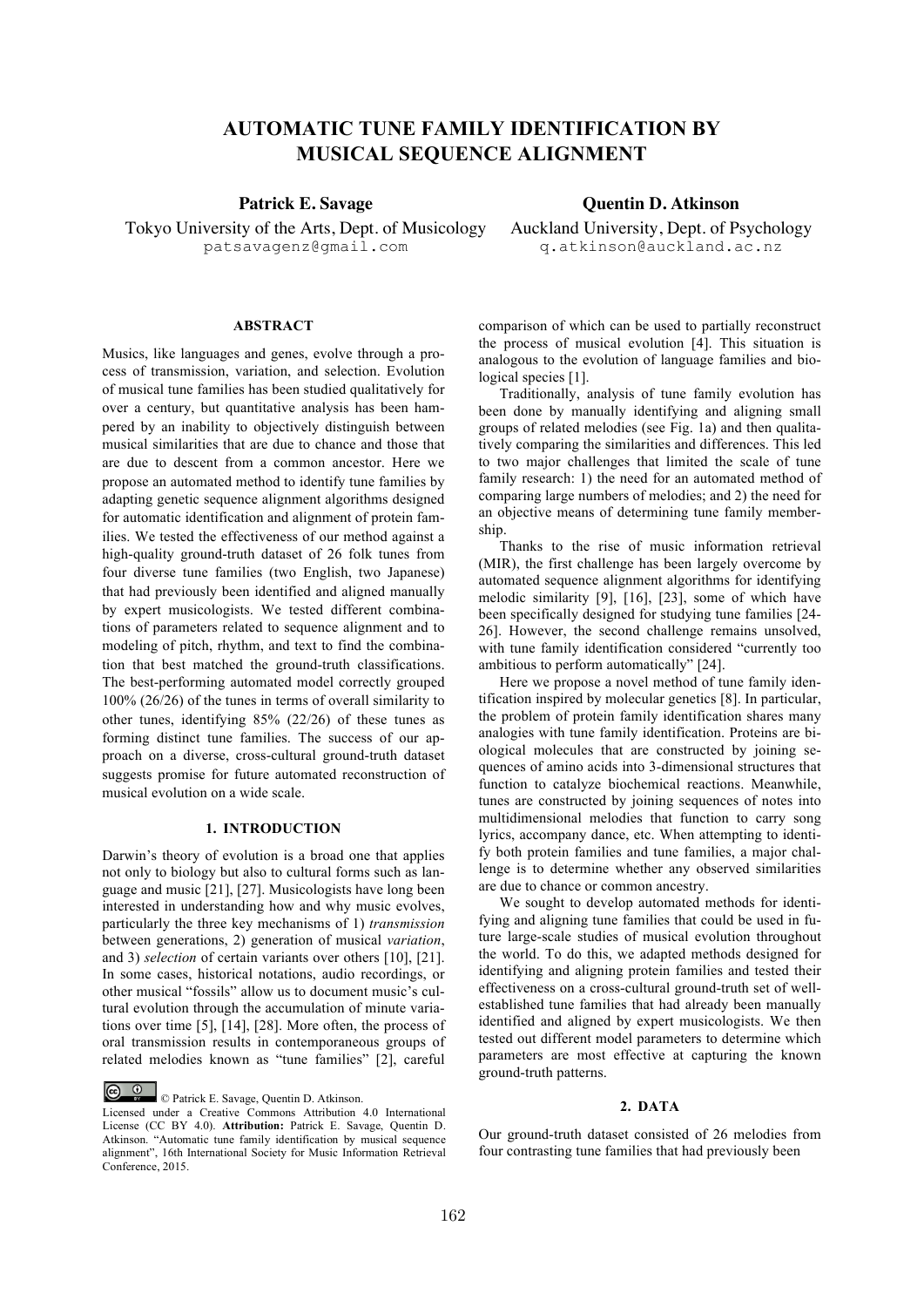

family. a) The opening phrase of three tunes manually aligned to further reduce the information in aligned sequences. This approach was already aligned by Bayard [3] and identified as part of the tune family he labeled "Brave Donnelly". b) The same infor-<br>
the melodic alignment approach develope mation encoded as aligned pitch-class sequences using our proposed method (see Methods and Fig. 2). Note that keys are transposed so that the tonic (originally F) is sharing similar pitches (see Fig. 1a). always represented as C.

identified and aligned manually by expert musicologists<sup>1</sup>. Two of these tune families were British-American tune families that had been chosen by Samuel Bayard (who coined the term "tune family") in order to capture "...all the problems attending a comparative tune study, and all <sup>12</sup> pictor and the Seasons of the Seasons of the Seasons of the Seasons of the Seasons of the Seasons of the Seasons of the Seasons of the Seasons of the Seasons of the important features of traditional development that we constantly encounter when we try to elucidate the really share common ancesus (as done many<br>[12]), we can identify points on the ali extensive families of tunes." [3]. The other two were Jap-<br>
conserved, where a different pitch has beginning to the two very conserved, where a different pitch has beginning anese tune families chosen for similar reasons by the Japanese folksong scholars MACHIDA Kashō and TAKEUCHI Tsutomu [12]. We chose this dataset because we needed a known baseline against which to compare the effectiveness of our methods, and because we wanted our method to have cross-cultural validity that is not limited to idiosyncracies of the types of European-American folk tunes that have traditionally been studied. In addition, the first author has first-hand experience singing English and Japanese folksongs, and this dataset is also comparable to similar but larger collections of British-American and Japanese folk songs (approximately 5,000 each in [5], [18]) to which we aim to eventually apply these automated methods.

 $M$ usic is much more than notes transcribed in a score.  $\frac{1}{2}$  is  $\frac{1}{2}$  cious use However, in order to understand tune family evolution, we need a standardized method of comparing tunes across time and space. To allow for analysis of tunes



**Figure 2**. The most widely used "alphabet" for describing musical pitches divides an octave into 12 equally spaced semitones. Here these are visualized using the spaced using the shows a not unusual case of the **C** standard piano keyboard representation, with C representing the tonic.

**Figure 1**. A sample portion of a manually aligned tune state-of-the-art methods from evolutionar nology, this requires the use of transcriptions, although this comes at the cost of losing details about performance style (e.g., timbre, ornamentation, microtuning, microtimstate-of-the-art methods from evolutionary biology, we need to further reduce the information in the score into aligned sequences. This approach was already implicit in the melodic alignment approach developed by tune family scholars, in which tunes were transposed into a common key and time signatures, phrases, and rhythms were posed method (see Methods and Fig. 2). Note stretched and compressed as necessary to align notes sharing similar pitches (see Fig. 1a).

Ways represented as C. **domains a sequence construct-** Just as DNA can be modeled as a sequence construct- $\epsilon$  ed from an "alphabet" of 4 nucleic acids  $(C, G, A,$  or T) entified and anglied manually by expert musicologists.<br>We of these time families were British-American tune or a protein can be modeled as a sequence constructed wo of these tune families were **Diffused** From the street from an alphabet of 20 amino acids, a melody can be milios that had been aboson by Samuel Bayard (who modeled as a sequence constructed from an alphabet of the air is extensively in order to construct a modeled as a sequence constructed from an alphabet of  $\frac{12 \text{ prime}}{2 \text{ prime}}$  attending-governmenting the classes  $\frac{12 \text{ prime}}{2 \text{ prime}}$  and  $\frac{11}{2 \text{ prime}}$  12 pitch classes representing the 12 notes of the chromatic scale (Fig. 2). By aligning sequences known to ortant features of traditional development that we share common ancestry (as done manually in [3] and share common accestry (as done manually in [3] and [12]), we can identify points on the alignment that are conserved, where a different pitch has been substituted, or where a pitch has been inserted/deleted ("indel", represented using dashes). Fig. 1b shows how this method is used to encode the manual alignment shown in Fig. 1a. This information can then be analyzed quantitatively to reconstruct a phylogenetic tree, network, or other representation of the evolutionary history of the tune family.

> The intuition of early tune family scholars to emphasize alignment of pitches, rather than rhythms or global stylistic features, is supported by recent research that has demonstrated quantitatively that pitch is greatly superior to rhythm and to global stylistic features both for the purposes of tune family identification in particular and for  $\frac{1}{2}$ , [10]) to which we all to eventually melodic similarity in general [23], [25]. However, judicious use of rhythm and other non-pitch features may improve tune family identification [25], and we explore this using several modeling techniques.

### **3. METHODS**

## **3.1 Sequence alignment parameters**

<sup>&</sup>lt;sup>1</sup> Full metadata and aligned sequences are available at http://dx.doi.org/10.6084/m9.figshare.1468015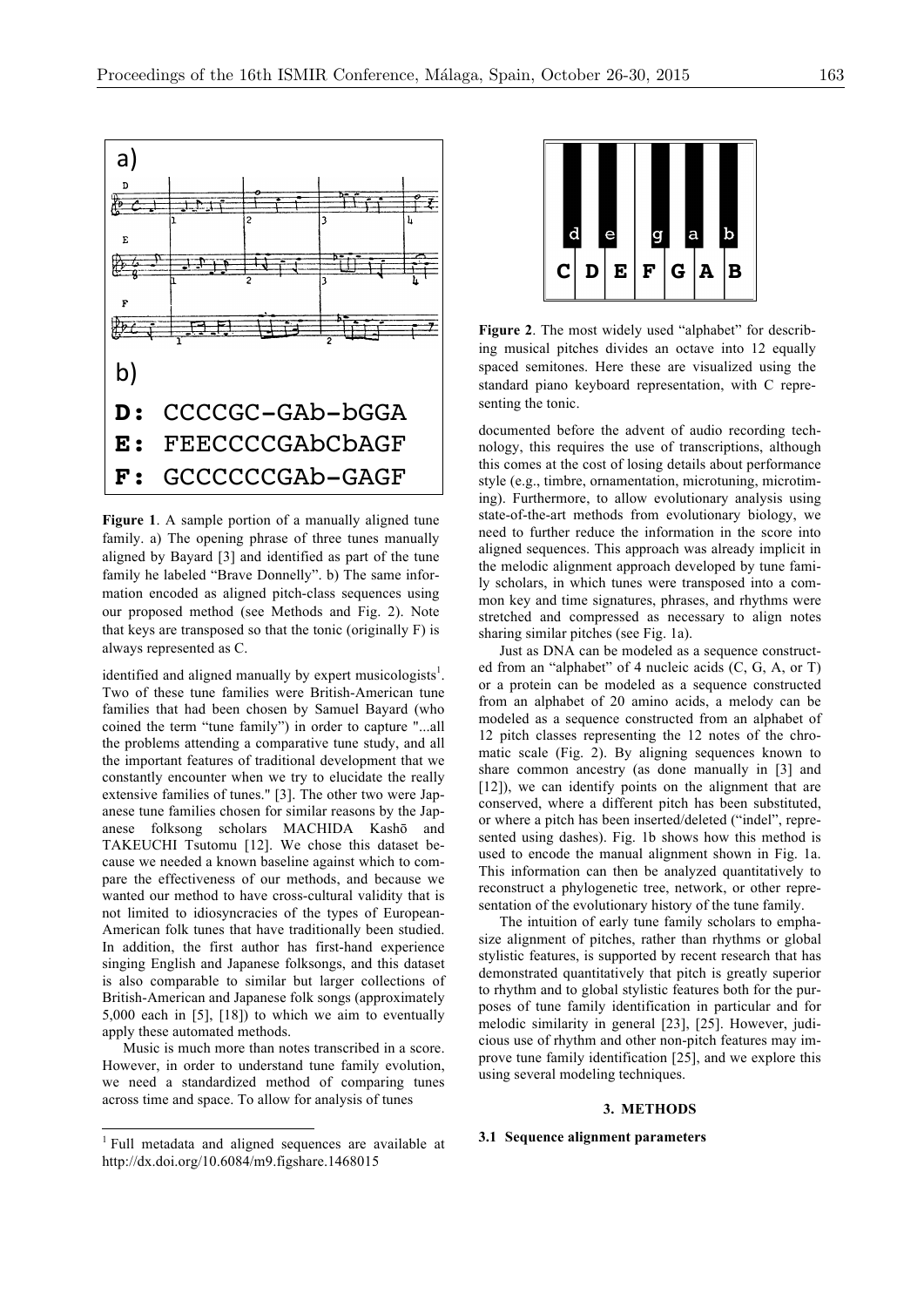Automated sequence alignment requires a number of parameters to be defined. The choice of values for these parameters depends on the nature of the data and the goals of classification. Because automated tune family identification remains largely unexplored, we don't yet know which values are most appropriate for this goal. Therefore, we tested several values for each parameter to allow for empirical comparison of which parameter values performed best. When possible, we tested values that have worked well in similar work on protein family identification and automated melodic similarity algorithms.

#### *3.1.1 Gap penalties*

The functional mechanisms of protein structure result in substitutions being much more common than indels (insertions/deletions). Thus, most amino acid alignment algorithms set a gap opening penalty (GOP) parameter to be quite high to penalize the creation of gaps in a sequence. However, when indels do occur, they often encompass not only one amino acid residue, but rather can include fairly long sections. Thus gap extension penalties (GEP) are usually set to be substantially smaller than gap opening penalties (the default values for the popular ClustalW algorithm are for GOP and GEP values of 15 and 6.66, respectively [22]).

The mechanisms of musical sequence evolution are less well known, but previous tune family research suggests that insertion/deletion (e.g., of ornamentation) is quite common and may even be more common than substitution of different pitches. Thus, it seemed desirable to examine the effect of using a range of GOP and GEP values, ranging from the combination of GOP=0.8, GEP=0.2 used to align tunes in [25], to the amino acid alignment values given above. To do this, we chose GOP values of .8, 4, 8, 12, and 16, for each of which we tested GOP:GEP ratios of both 2 and 4. Thus, the gap penalty parameters ranged from minimums of GOP=0.8, GEP=0.2 (GOP:GEP ratio=4) to maximums of GOP=16, GEP=8 (GOP:GEP ratio =2). For all gap penalty parameters we followed previous tune family research [25] in using the Needleman-Wunsch alignment algorithm [17], as implemented in the *Biostrings* package in R V3.1.1 [19].

## *3.1.2 Pitch*

There are various possibilities for weighting pitches to accommodate different degrees of similarity beyond simple match and mismatch. Previous weighting schemes using interval consonance or interval size have shown minimal improvement over a simple match/mismatch model [25]. Here we instead explore a novel weighting scheme based on qualitative tune family research that has found that tunes will sometimes change mode (i.e., some or all scale degrees may become flattened or sharped to shift from major to minor or vice-versa [3]). To do this, we simply treated an alignment of major and minor versions of each scale degree as a match (i.e., treating lowercase letters in Fig. 2 as capitals).

#### *3.1.3 Rhythm/text*

Previous tune family research has suggested that some notes are likely to be more evolutionarily stable than others. In particular, notes that are rhythmically accented [6] or that carry text [11] are proposed to be more reliable in identifying tune families than rhythmically unaccented or non-text-carrying notes, respectively. To examine these possibilities, we contrasted the results using the full sequences with those using shorter sequences created by excluding rhythmically unaccented notes (i.e., notes not falling on the first beat of a measure) or non-text-carrying notes (e.g., notes where the vowel is held over from a previous note) from the full sequences.

#### *3.1.4 Summary*

In sum, we tested all possible combinations of the following parameters:

- 1) Gap opening penalty: i) .8, ii) 4, iii) 8, iv) 12 or v) 16
- 2) Gap opening penalty : Gap extension penalty (GOP:GEP) ratio: i) 2 or ii) 4
- 3) Pitch: i) including or ii) ignoring mode
- 4) Rhythm: i) including or ii) ignoring rhythmically unaccented notes
- 5) Text: i) including or ii) ignoring non-textcarrying notes

This gave a total of  $5x2x2x2z2=80$  parameter combinations to explore, the average values of which are reported in Table 1.

## **3.2 Evaluation**

In order to achieve our goal of automated identification and alignment for the purpose of reconstructing tune family evolution, we need a method of quantifying how well a given alignment captures the manual judgments of experts. The goal is to maximize both the degree of match in the alignment within tune families and the degree of accuracy in separating between tune families.

#### *3.2.1 Sequence alignment*

To evaluate alignment within tune families, we need a measure of the degree to which the similarities between sequences captured by the automated alignment matched similarities captured by the manual alignments. For this, we adopted the Mantel distance matrix correlation test [13]. The Mantel *r*-value is identical to a standard Pearson correlation *r*-value, but the Mantel significance test controls for the fact that pairwise distance values in a distance matrix are not independent of one another.

We adopted the simplest method for comparing pairs of sequences, which is by calculating their percent identity (*PID).* This is calculated based on the number of aligned pitches that are identical (*ID*) divided by the sequence length (*L*) according to the following equation:

$$
PID = 100 \left( \frac{ID}{\frac{L_1 + L_2}{2}} \right) \tag{1}
$$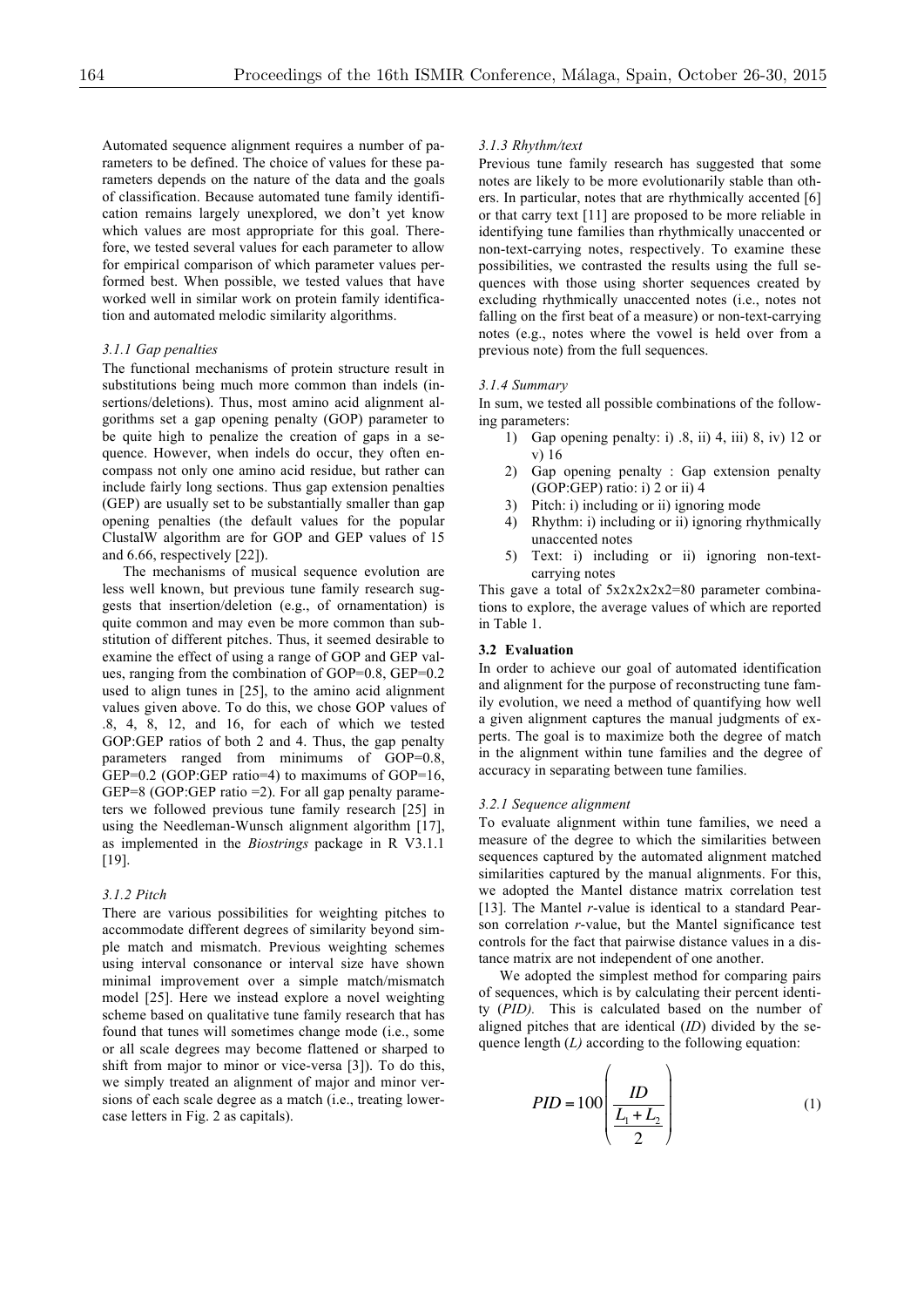This equation uses the average length of both sequences as the denominator, as this appears to be the most consistent measure of percent identity when dealing with cases where the sequences have unequal lengths due to the insertion/deletion of large segments [15] (as occurs in our dataset).

## *3.2.2 Tune family identification*

To evaluate separation between tune families, we need a measure of the degree to which our automated clustering into tune families matches the manual tune family classifications. This needs to take into account both true positives (tunes correctly grouped into a given tune family) and false positives (tunes incorrectly grouped into a given tune family).

A method used previously by van Kranenburg et al. [25], used the true positive rate (*tpr*) and false positive rate (*fpr*) to calculate a score *J* as follows:

$$
J = \frac{tpr}{1 + fpr} \tag{2}
$$

Because van Kranenburg et al. did not have a method for automatically identifying boundaries between tune families, they used a "nearest neighbor" criterion to define true positives. Thus, *J* represents the proportion of tunes whose nearest neighbor (tune with highest automatically measured similarity) is also in the same (manually identified) tune family. Here we calculate this *J* score, as well as a second *J* score that more directly tests our goal of identifying boundaries between tune families.

For this second *J* score, the criterion used to define true positives is of significant sequence similarity for each pair of tunes. Significance is assessed by a random permutation test, in which the PID value for a given pair of sequence is compared against the distribution of 100 random PID values given the same sequence lengths and compositions, as calculated by randomly reordering one of the sequences [8]. Thus, when calculating this second *J* score, bold values within the boxes in Table 2 (i.e., significant sequence similarity between pairs of tunes manually identified as belonging to the same tune family) are counted as true positives, while bold values outside of the boxes (i.e., significant sequence similarity between pairs of tunes not manually identified as belonging to the same tune family) are counted as false positives.

### **4. RESULTS**

The average scores under the different alignment parameters are shown in Table 1, with the best-performing parameter values highlighted in bold.

## **4.1 Sequence alignment (within-family)**

The degree to which similarities within tune families captured by the automated alignment match those captured by the manual alignments of experts are indexed by the Mantel correlation *r*-values, reported in Table 1. On average, all of the alignment parameter combinations gave similarly strong correlations ranging from *r*=.82-.85.

|                       |           | Within- |                |             |  |  |  |  |  |
|-----------------------|-----------|---------|----------------|-------------|--|--|--|--|--|
|                       |           | family  | Between-family |             |  |  |  |  |  |
| Automated             |           |         |                |             |  |  |  |  |  |
| alignment             | Parameter |         | (nearest)      | $(signif-)$ |  |  |  |  |  |
| parameter             | value     | r       | neighbor)      | icance)     |  |  |  |  |  |
|                       | 8         | 0.850   | 0.875          | 0.408       |  |  |  |  |  |
|                       |           | 0.843   | 0.870          | 0.421       |  |  |  |  |  |
| GOP                   | ጳ         | 0.823   | 0.849          | 0.479       |  |  |  |  |  |
|                       | 12        | 0.833   | 0.877          | 0.497       |  |  |  |  |  |
|                       | 16        | 0.829   | 0.844          | 0.474       |  |  |  |  |  |
| GOP:GEP               |           | 0.834   | 0.862          | 0.462       |  |  |  |  |  |
| ratio                 |           | 0.837   | 0.864          | 0.450       |  |  |  |  |  |
| Mode                  | Included  | 0.839   | 0.841          | 0.445       |  |  |  |  |  |
|                       | Ignored   | 0.832   | 0.885          | 0.467       |  |  |  |  |  |
| Rhythmically Included |           | 0.841   | 0.964          | 0.587       |  |  |  |  |  |
| unaccented            |           |         |                |             |  |  |  |  |  |
| notes                 | Ignored   | 0.830   | 0.762          | 0.325       |  |  |  |  |  |
| Non-text              | Included  | 0.838   | 0.873          | 0.460       |  |  |  |  |  |
| notes                 | Ignored   | 0.833   | 0.853          | 0.452       |  |  |  |  |  |

**Table 1.** Mean values comparing different automated alignment parameters against manual ground-truth alignments. Best-performing values are highlighted in bold. See Methods for details.

#### **4.2 Tune family identification (between-family)**

The degree to which the automated algorithms were able to separate between tune families is indexed by the *J* scores, reported in the right-hand columns of Table 1. Using gap opening penalties of 12, ignoring mode, including non-text notes, and especially including rhythmically unaccented notes all improved tune-family identification. GOP:GEP ratios of 4 gave slightly higher *J* scores using the nearest neighbor criterion, but a ratio of 2 gave higher *J* scores using the more crucial criterion of significant pairwise sequence similarity. The specific parameter combination combining the best-performing parameter values - GOP=12, GOP:GEP ratio=2, ignoring mode, including rhythmically unaccented notes and including non-text notes - resulted in a Mantel correlation of *r*=.83 and *J* scores of *J*=1 and *J*=.64 for the nearest neighbor and significance criteria, respectively.

It was not possible to directly compare all parameters using the approach presented in [25], in part because the approach in [25] is based on sequences of pairwise melodic intervals, whereas the manual alignments that formed our ground-truth dataset were based on sequences of individual notes in relation to the tonic (i.e., tonic intervals). However, it was possible to directly compare between-family identification *J* scores using the bestperforming parameter combination listed above, but using sequences of melodic intervals rather than tonic intervals. This melodic interval approach resulted in *J* scores of *J*=.88 and *J*=.33 for the nearest neighbor and significance criteria, respectively. These values were somewhat lower than the respective values using our tonic interval approach (*J*=1 and *J*=.64). However, further analyses are required to determine the degree to which incorporating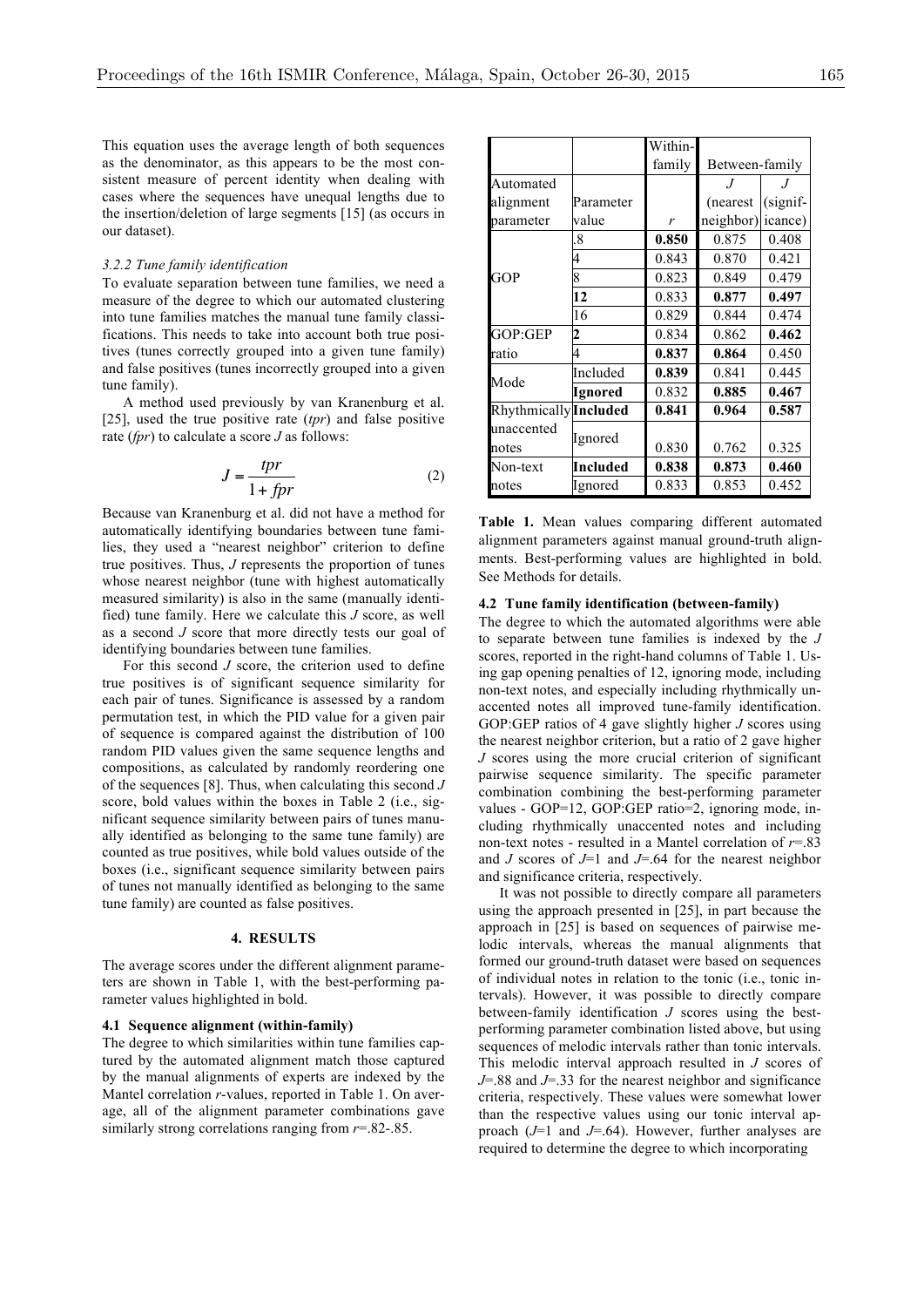|                 |       |    |    |                 |    |                 |                 |        |                 |                 |                 |                 |                 |                 |                 |                 | 1 A  1 B  1 C  1 D  1 E  1 F  2 A  2 B  2 C  2 D  2 E  2 F  2 G  2 H  2 I  2 K  3 A  3 B  3 C |    |    |                 |    | 3D 4A 4B 4C     |    |    | 4D | 4E |
|-----------------|-------|----|----|-----------------|----|-----------------|-----------------|--------|-----------------|-----------------|-----------------|-----------------|-----------------|-----------------|-----------------|-----------------|-----------------------------------------------------------------------------------------------|----|----|-----------------|----|-----------------|----|----|----|----|
| 1A              |       | 33 | 45 | 42              | 52 | 38              |                 |        |                 |                 |                 |                 |                 |                 |                 |                 |                                                                                               |    |    |                 |    |                 |    |    |    |    |
| 1B              | 51    |    | 29 | 37              | 31 | 28              |                 |        |                 |                 |                 |                 |                 |                 |                 |                 |                                                                                               |    |    |                 |    |                 |    |    |    |    |
| 1 <sup>C</sup>  | 59 47 |    |    | 34              | 28 | 38              |                 |        |                 |                 |                 |                 |                 |                 |                 |                 |                                                                                               |    |    |                 |    |                 |    |    |    |    |
| 1D              | 47 47 |    | 48 |                 | 40 | 32              |                 |        |                 |                 |                 |                 |                 |                 |                 |                 |                                                                                               |    |    |                 |    |                 |    |    |    |    |
| 1E              | 62 54 |    | 43 | 45              |    | 48              |                 |        |                 |                 |                 |                 |                 |                 |                 |                 |                                                                                               |    |    |                 |    |                 |    |    |    |    |
| 1F              | 53 43 |    | 50 | 48              | 61 |                 |                 |        |                 |                 |                 |                 |                 |                 |                 |                 |                                                                                               |    |    |                 |    |                 |    |    |    |    |
| $\frac{2A}{2B}$ | 41 36 |    | 34 | 37              | 34 | 36              |                 | 49     | 32              | 23              | 27              | 19              | 19              | 18              | $\overline{13}$ | $\overline{15}$ | 16                                                                                            |    |    |                 |    |                 |    |    |    |    |
|                 | 35 38 |    | 44 | 37              | 45 | 38              | 54              |        | 51              | 50              | 31              | 25              | 23              | 26              | 20              | 18              | $\overline{21}$                                                                               |    |    |                 |    |                 |    |    |    |    |
| 2C              | 40 49 |    | 41 | 39              | 40 | 41              | 47              | 57     |                 | 44              | 41              | 23              | 34              | 28              | 28              | 21              | 16                                                                                            |    |    |                 |    |                 |    |    |    |    |
|                 | 33 41 |    | 42 | 34              | 33 | 35              | 45              | 54     | 61              |                 | 29              | 19              | 19              | 26              | 22              | 18              | 12                                                                                            |    |    |                 |    |                 |    |    |    |    |
| $\frac{2D}{2E}$ | 31 34 |    | 43 | 39              | 36 | 42              | 45              | 48     | 57              | 44              |                 | 32              | 27              | 21              | 22              | 21              | 23                                                                                            |    |    |                 |    |                 |    |    |    |    |
| 2F              | 43 37 |    | 41 | 36              | 46 | 34 39           |                 | 48     | 41              | 45              | 35              |                 | 28              | 16              | 22              | 22              | 29                                                                                            |    |    |                 |    |                 |    |    |    |    |
| 2G              | 38 34 |    | 41 | $\overline{34}$ | 39 | $\overline{31}$ | $\overline{34}$ | 36     | $\overline{42}$ | 40              | 41              | 55              |                 | $\overline{34}$ | $\overline{33}$ | 43              | 29                                                                                            |    |    |                 |    |                 |    |    |    |    |
| 2H              | 31 33 |    | 30 | 31              | 38 | 30              | 37              | 45     | 41              | 43              | 33              | 36              | 47              |                 | 36              | 62              | 37                                                                                            |    |    |                 |    |                 |    |    |    |    |
| $\frac{2I}{2J}$ | 44 35 |    | 34 | 34              | 45 | 36              | 128             | 28     | 42              | 35              | 39              | 30              | 35              | 46              |                 | 44              | 24                                                                                            |    |    |                 |    |                 |    |    |    |    |
|                 | 40 38 |    | 28 | 29              | 38 | 35 26           |                 | 35     | 39              | 34              | 31              | 39              | 55              | 62              | 49              |                 | 41                                                                                            |    |    |                 |    |                 |    |    |    |    |
|                 | 36 34 |    | 35 | 30              | 28 | 31              | $\overline{31}$ | 41     | 46              | 45              | 34              | 43              | 45              | 48              | 30              | 39              |                                                                                               |    |    |                 |    |                 |    |    |    |    |
| $\frac{2K}{3A}$ | 32 51 |    | 36 | 37              | 29 | 33              | 31              | $40\,$ | $\overline{42}$ | $\overline{34}$ | $\overline{35}$ | 35              | $\overline{42}$ | 38              | $\overline{31}$ | $\overline{38}$ | $\overline{43}$                                                                               |    | 64 | 44              | 47 |                 |    |    |    |    |
| 3B              | 40 40 |    | 35 | 36              | 32 | 30              | 36              | 43     | 46              | 40              | 38              | 39              | 40              | 36              | 33              | 41              | 32                                                                                            | 61 |    | 57              | 55 |                 |    |    |    |    |
|                 | 42 42 |    | 38 | 35              | 40 | 45              | 30              | 38     | 34              | 33              | 38              | $\overline{41}$ | 39              | 25              | 29              | 35              | 39                                                                                            | 51 | 62 |                 | 73 |                 |    |    |    |    |
| $\frac{3C}{3D}$ | 38 45 |    | 37 | 44              | 37 | 38              | 25              | 36     | 30              | 43              | 37              | 44              | 29              | 28              | 23              | 36              | 31                                                                                            | 56 | 60 | 67              |    |                 |    |    |    |    |
| $\frac{4A}{4B}$ | 40 40 |    | 28 | 31              | 39 | 40              | 26              | 29     | 34              | 27              | 31              | 28              | 27              | 31              | 40              | 32              | 27                                                                                            | 27 | 29 | 29              | 23 |                 | 32 | 39 | 35 | 33 |
|                 | 32 29 |    | 33 | 38              | 39 | 36              | 27              | 29     | 35              | 28              | 39              | 30              | 27              | 24              | 30              | 30              | 22                                                                                            | 35 | 32 | 28              | 38 | 40              |    | 43 | 45 | 44 |
| 4 <sup>C</sup>  | 31    | 23 | 36 | 33              | 31 | 40              | 26              | 31     | 28              | 27              | 38              | 34              | 18              | 24              | 21              | 19              | 25                                                                                            | 23 | 29 | $\overline{31}$ | 30 | 37              | 52 |    | 67 | 61 |
| 4D              | 35    | 26 | 27 | 30              | 33 | 36              | 28              | 26     | 36              | 28              | 35              | 31              | 26              | 25              | 27              | 22              | 21                                                                                            | 26 | 30 | 21              | 24 | 41              | 55 | 65 |    | 78 |
| $\overline{4E}$ | 32 32 |    | 35 | 28              | 39 | 32              | 27              | 30     | 40              | 32              | 41              | 33              | 26              | 27              | 32              | 29              | 23                                                                                            | 31 | 33 | 36              | 28 | $\overline{42}$ | 62 | 56 | 62 |    |

**Table 2.** Pairwise percent identity scores among the 26 tunes. Tunes are labeled based on manual classifications by musicologists [3], [12]. Numbers correspond to the four tune families (1="Brave Donnelly", 2="Job of Journeywork", 3="Oiwake", 4= "Okesa"), letters correspond to the different variant tunes within each family. The values in the lower triangle are based on automated alignments using the best-performing parameters (GOP=12, GOP:GEP ratio=2, ignoring mode, including rhythmically unaccented notes and including non-text notes). The values in the upper triangle are based on manual alignments. Inter-tune family manual values are not shown because manual alignments were only done within tune families. Solid borders indicate automatically identified tune families in which at least three tunes are all significantly similar to one another. When these did not capture all tunes in a manually identified tune family, the manually identified boundaries are shown using dashed borders. Bold values indicates pairs whose similarities are significant at *P*<.05.

more fine-grained weighting of intervals, rhythmic information, etc. of the type used in [25] affects tune family identification using both melodic interval and tonic interval approaches.

## **4.3 Overall reconstruction of tune family evolution**

The results of the top-performing parameter combination listed above are compared against manual classifications

in Table 2 and Fig. 3. The lower triangle in Table 2 gives the raw pairwise sequence identity values, using bold text to indicate pairs of sequences whose similarities were statistically significant, while the upper diagonal gives within-family sequence identity values for the manual alignments. The mean percent identity values were somewhat higher for the automated alignments than the manual alignments within each family (45.7% vs. 33.7%, respectively). This presumably reflects the automated alignment identifying more false links, although in some cases it may also be identifying better alignments than the manual ones. Comparison with manual alignments conducted by different musicologists may help to clarify this issue in the future.

Fig. 3 summarizes the information in Table 2 visually using a NeighborNet diagram. NeighborNet is a type of phylogenetic network that is similar to a neighbor-joining tree, but allows visualization of conflicting non-tree like structure ("reticulation"). 100% of the tunes (26/26) were correctly grouped such that their nearest neighbor was a member of the same tune family, and the sub-grouping of tune family 2 also corresponded to Bayard's subgrouping into a "long" and "short" version. However, only 85% (22/26) of these tunes were automatically grouped into a tune family using the criterion that all pairs within a family must be significantly similar to one another. Using this criterion also mis-identified the "long" and "short" versions of tune family 2 as two distinct tune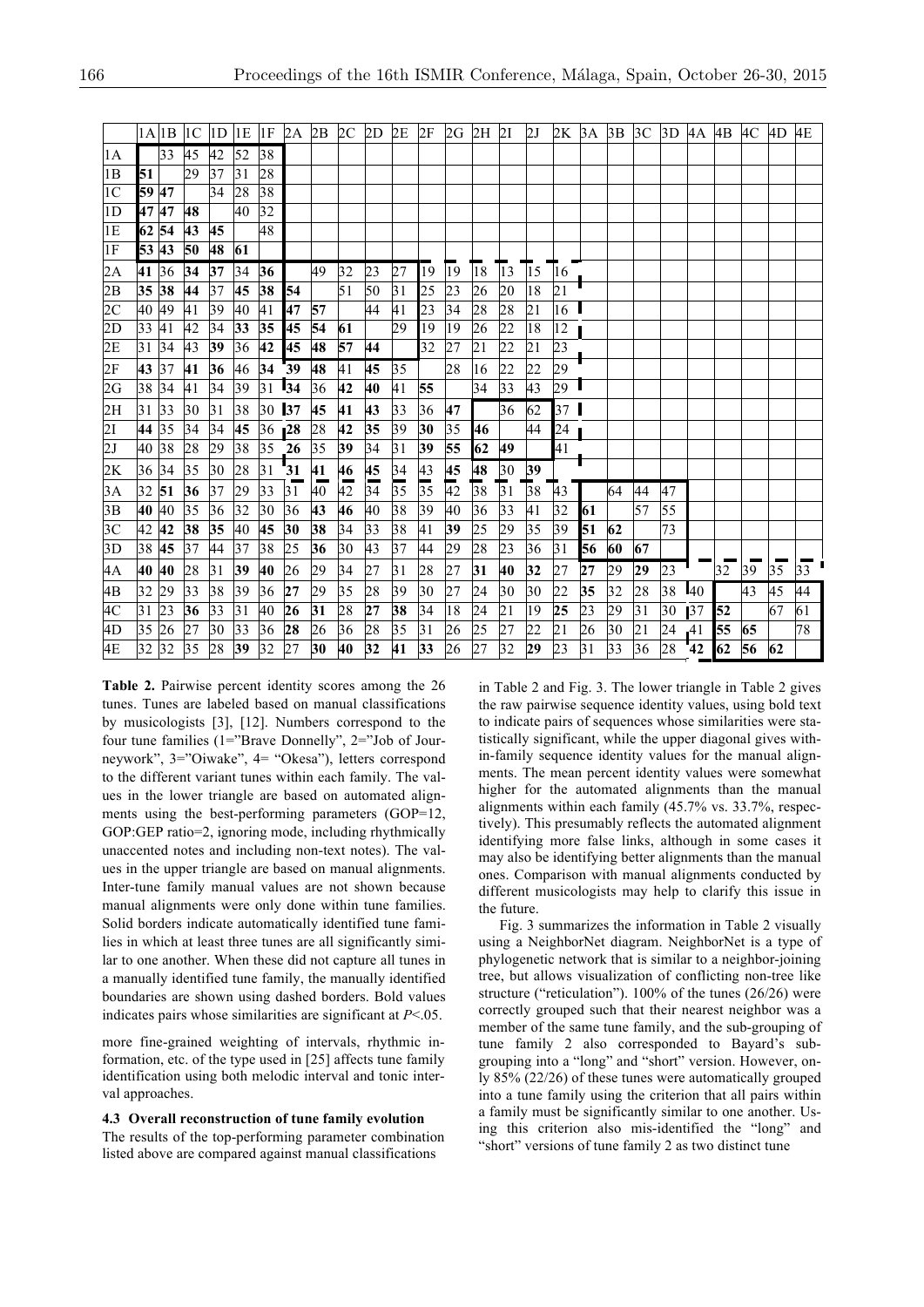

**Figure 3**. A NeighborNet visualization of the phylogenetic relationships among the 26 tunes automatically identified by the best-performing alignment algorithm. See Table 2 for explanation of tune labels 1A-4E and solid/dashed lines.

families. Joining families into "superfamilies" when only one or a few members have significant similarities to members of other families [8] would join the "long" and "short" versions into a superfamily, but would also join all the tune families into this superfamily.

#### **5. DISCUSSION AND FUTURE WORK**

Although previous research suggested that tune family identification was "too ambitious to perform automatically" [24], we have presented an automated approach that successfully recovers most of the key relationships within and between tune families identified manually by musicologists. Our approach adapts sequence alignment algorithms for protein family identification to successfully delineate the boundaries separating groups of melodies that share similar sequences of pitches due to descent from a common ancestor.

Our approach correctly identified three out of the four manually identified tune families, as well as both the "long version" and "short version" sub-groups of the fourth "Job of Journeywork" tune family. However, our automated approach failed to unite these sub-groups into a single tune family, instead splitting them into two tune families. The "Job of Journeywork" tune family was specifically chosen by Bayard [3] to present one of the most complicated examples of tune family evolution, including several measures that were deleted from the beginning of the "long version" and added to the end of the "short version". Hence, this type of complex evolution may require more complex algorithms and/or the incorporation of expert knowledge beyond the basic pitch sequence information encoded in the simplified model used here. However, the fact that our approach captured the relationships among the four tunes from the "Oiwake" tune family, despite the fact that this family contained both internal and terminal insertion/deletion events of substantial length, suggests that our approach is still able to capture fairly complicated patterns of musical evolution.

One area for improvement of our method is that the false positive rate is somewhat high (see Table 2). We believe that this may be due to the fact that our method is designed primarily to distinguish between chance and common ancestry, and does not do a very good job of distinguishing between common ancestry and convergent evolution. Hence, it appears likely that many of the false positives are due to stylistic similarities shared between unrelated tunes that share similar scales and motivic patterns (e.g., 1A and 2A, both Irish tunes in a diatonic major scale). Horizontal transmission and/or convergent evolution of such traits among phylogenetically unrelated groups have long been known to complicate analysis of tune family evolution [3], [7]. Horizontal transmission and convergent evolution are challenges shared with language evolution and genetic evolution, and may benefit from methods developed in these fields [1].

In the future we hope to extend our approach to larger datasets, and to incorporate more-sophisticated models of cultural evolution and sequence alignment [1], morenuanced weighting of musical information (e.g., beyond simple match/mismatch models of pitch, rhythm, and text [24-26]), and higher-level units of musical structure and meaning. In music, as in genetics, the individual notes that make up the sequences have little meaning in themselves. The phylogenetic analysis of sequences is thus merely the starting point from which to understand how and why these sequences combine to form higher-level functional units (e.g., motives, phrases) that co-evolve with their song texts and cultural contexts of musicmaking as they are passed down from singer to singer through centuries of oral tradition. Using such information, we hope to not only identify previously unknown tune family relationships on a wide scale, but also to carefully reconstruct the histories and mechanisms of tune family evolution to identify general processes governing the cultural evolution of music. The general nature of our approach means that it should be applicable not only to folk music, but also to art music (e.g., European classical music [28], Japanese *gagaku* [14]) and popular music (e.g., copyright disputes [20]). Understanding the cultural evolution of music should help to identify the mechanisms that govern stability and creativity of aesthetic forms, as well as to use this knowledge to help musicians and musical cultures struggling to adapt their intangible cultural heritage to today's globalized world.

**Acknowledgments**: We thank H. Oota and H. Matsumae for advice on adapting genetic sequence alignment algorithms to music, and S. Brown, T. Currie, and four anonymous reviewers for comments on previous drafts of this paper. Funding support for this work was provided by a Japanese Ministry of Education, Culture, Sports, Science and Technology (MEXT) scholarship to P.E.S and a Rutherford Discovery Fellowship to Q.D.A.